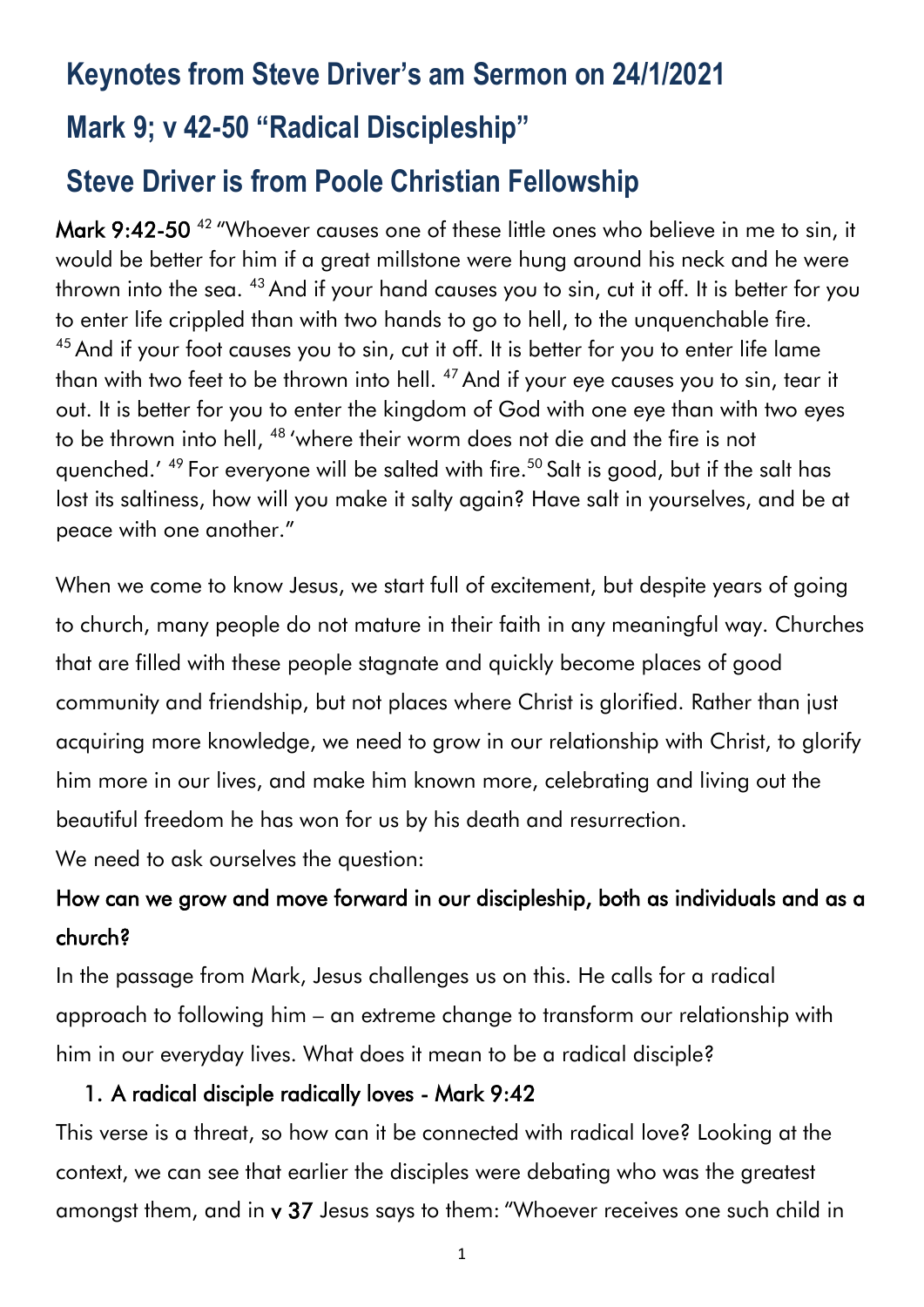my name receives me, and whoever receives me, receives not me but him who sent me."

He reminds us that we are all God's image bearers, reflecting the wonder and splendour of our creator. Consistently through the Bible, we see that God loves and protects his creation and even threatens those who cause any of his chosen people to stumble into sin.

- We need to consider how we act and talk with the people in our lives.
- Because Christ now lives in every believer, through his radical love shown in his death and resurrection, how you treat a believer is how you treat Christ, and how you treat Christ is how you treat God.

1 Corinthians 13:4-7 (see p 4 for text) spells out for us what radical love means. A radical disciple would never seek to cause a fellow believer to sin directly or even indirectly. We should seek to do the opposite – to lead them from temptation and to provide a way out. The letter to Philemon (see p4 for text) tells us how Paul showed radical love to Onesimus, a runaway, by treating him well and discipling him. Paul describes him as 'his very heart', and lays his reputation on the line by recommending him to Philemon. Equally, he knows Philemon so well that he can be sure that he will do as Paul has asked – a radical relationship! This is how we should be to one another.

We need to show radical love to one another, not just by NOT causing one another to stumble, but by building one another up in radical love.

#### 2. A radical disciple radically obeys - Mark 9: 43-47

When you obey out of fear or for religious observance, all that produces is either a very religious person like the Pharisees, or, as happens so often today, someone who just gives up because it seems too hard.

#### We are called to obey out of love and not out of fear

Jesus is not suggesting that our hands, feet or eyes force us to sin and telling us to cut off our limbs. We can see this from what he says in Mark 7:20-23:

 $20$  And he said, "What comes out of a person is what defiles him.<sup>21</sup> For from within, out of the heart of man, come evil thoughts, sexual immorality, theft, murder,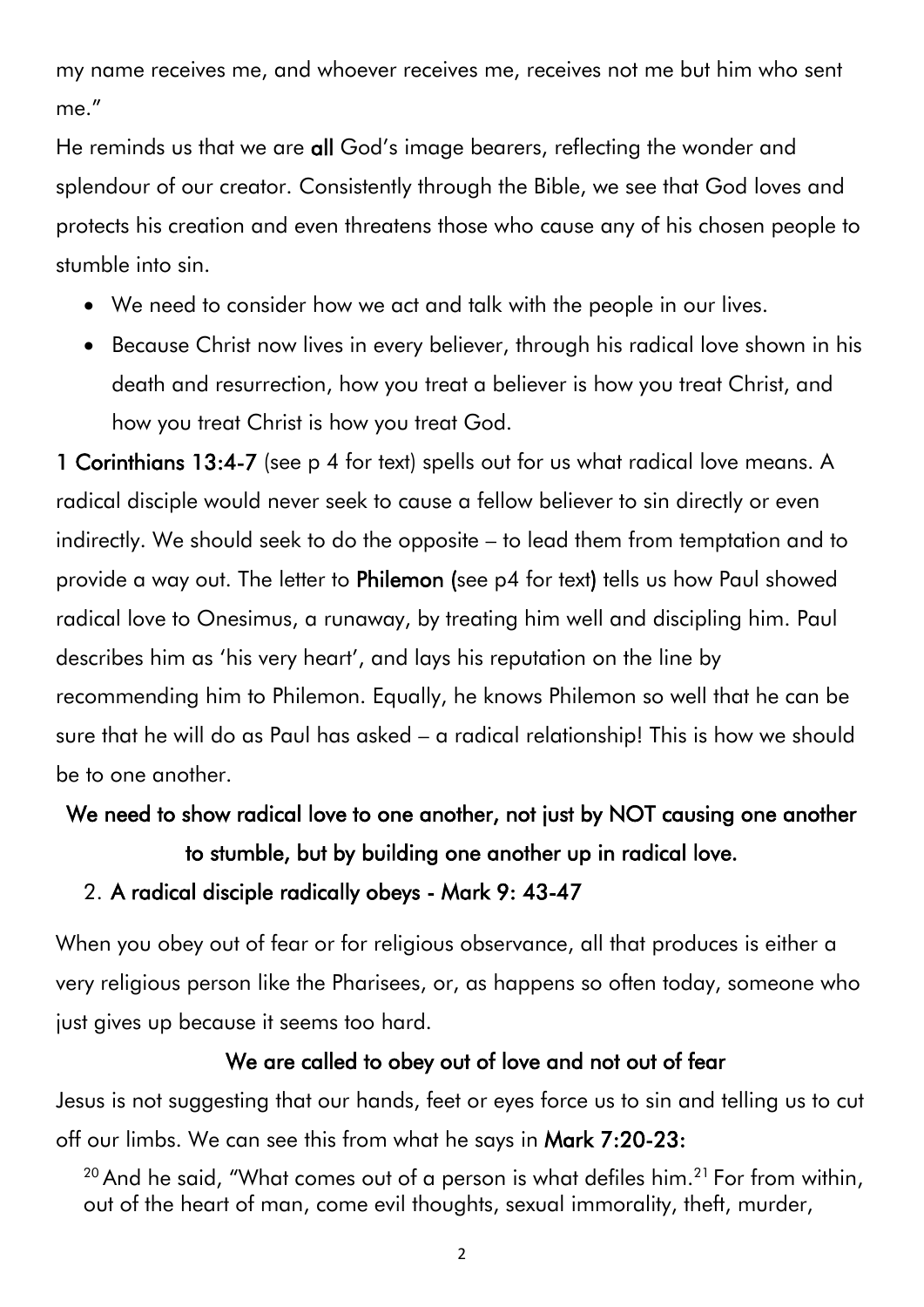adultery, <sup>22</sup> coveting, wickedness, deceit, sensuality, envy, slander, pride, foolishness. <sup>23</sup> All these evil things come from within, and they defile a person.".

Sin comes from within and Jesus is calling us to kill off any potential to sin in our lives

- In whatever we do (our hands)
- In wherever we go (our feet)
- In whatever we see (our eyes)

This is a call to take action in our own discipleship and to do whatever is necessary so that we move forward and grow in our relationship with Jesus, becoming more like him. It is a call to remove stumbling blocks before they appear. We are not to create a Christian bubble around ourselves for we are called to be in the world and engaging with people.

Rather, in all we do, in everywhere we go and in all we see, we are to guard our hearts against the powers of the world, and the evil one. Jesus wants us to do all we can to rid our lives of sin, having shown radical love to us by defeating the punishment of sin so we can live in glory with him. We can live out this radical obedience motivated by radical love, knowing that on a daily basis we will fall short – but we should never stop fighting.

We are called to fight sin as if to win, but knowing we have already won In talking about hell, Jesus points to the terrible fate he is saving us from as he prepares to make the ultimate sacrifice for sin. He is not trying to scare us into obedience.

# Instead, as we put our trust in him, becoming true disciples of Jesus, we find ourselves captivated by Jesus' radical love. Radical obedience comes out of this as we eagerly desire to bring Jesus glory.

If you are not yet trusting Jesus in this way, then even today you can make the choice to do that.

#### 3. A radical disciple becomes a radical witness – Mark 9:49-50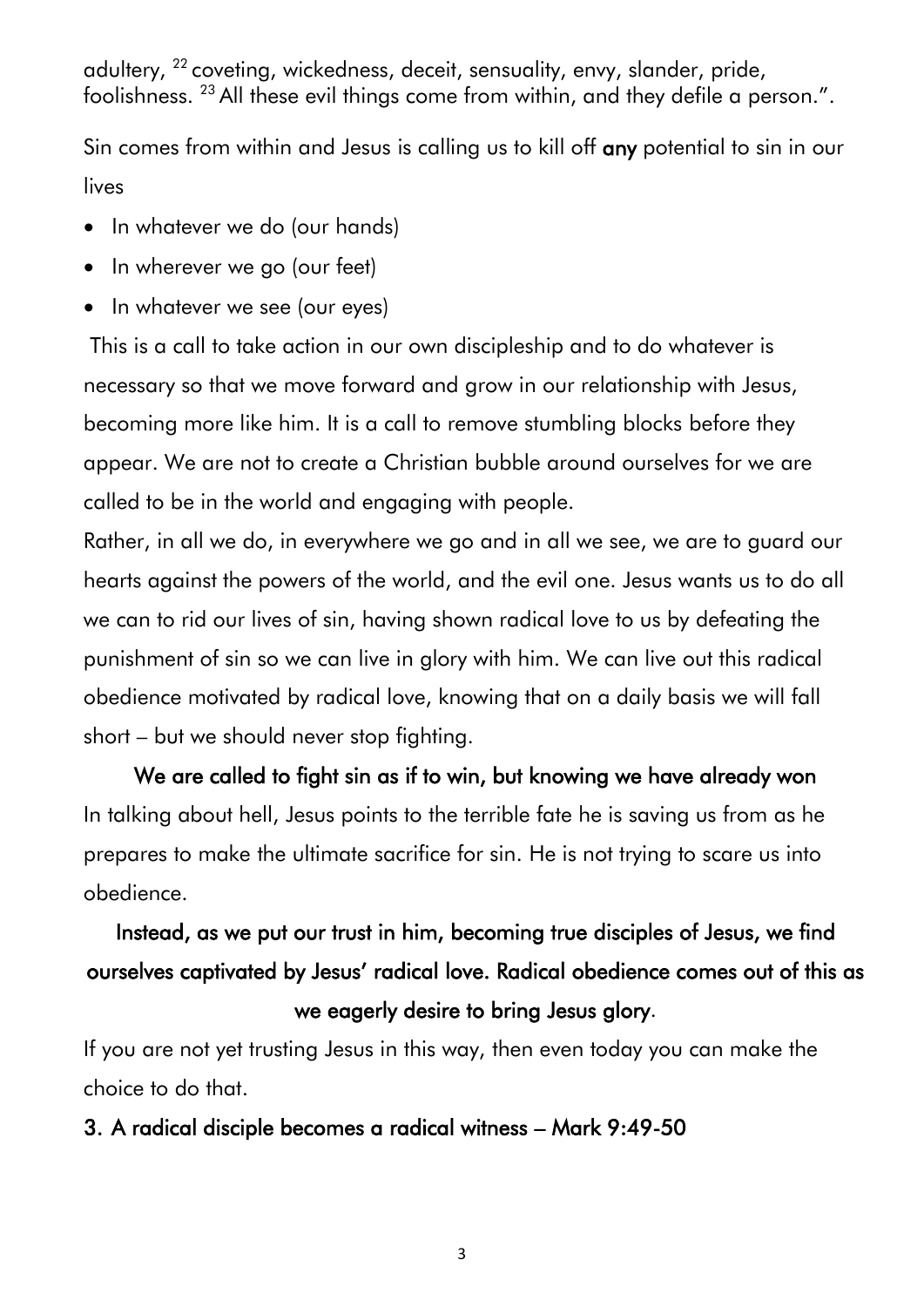Salt was used as part of a grain offering sacrifice. It had special ceremonial significance, representing the covenant promises of God as the people remembered God's unfailing faithfulness to them, and their faithfulness to God.

Throughout this passage, Jesus has been challenging us to radical love and obedience, out of the radical love we first received from him. The result of this is that we are being refined so that we become more and more like the pure salt used as an expression of holy devotion and faithfulness from God and to God. This first happens when we accept Jesus as our Saviour, and receive a different fire, the Holy Spirit, as opposed to the fire of hell from which Jesus has saved us.

The Holy Spirit, the presence of God in us, begins the work of making us holy and then empowers us, helping us to become purer salt throughout our lives until he completes his work in us. To our great relief, we are not doing any of this in our own strength, but all in God's strength through his Spirit.

Because we are being refined in this way, we live out the covenant in our very being. We become salt and as Paul puts it in **Romans 12:1** a living sacrifice, holy and acceptable to God. He goes on to say that this is our true and proper worship, because we will be worshipping with everything we do (our hands), everywhere we go (our feet) and everything we see (our eyes). What a radical witness this would be to anyone we meet, living worship to the Almighty God in front of their eyes and a true reflection of the glory of God.

This passage should not leave us feeling restricted and joyless. Rather it should leave us excited at the ongoing journey that is happening to us and in us as God challenges us and transforms us. The call to all radically love one another and to radically obey Jesus reminds us that we are all in the same place before God, and that we all need to be refined by the empowering work of the Holy Spirit. None of us can boast. Instead, we can humbly help and serve one another, rebuke and challenge one another and move forward together.

That is a radical witness both to each other and to the world, showing the church to be a people together who give glory to God.

4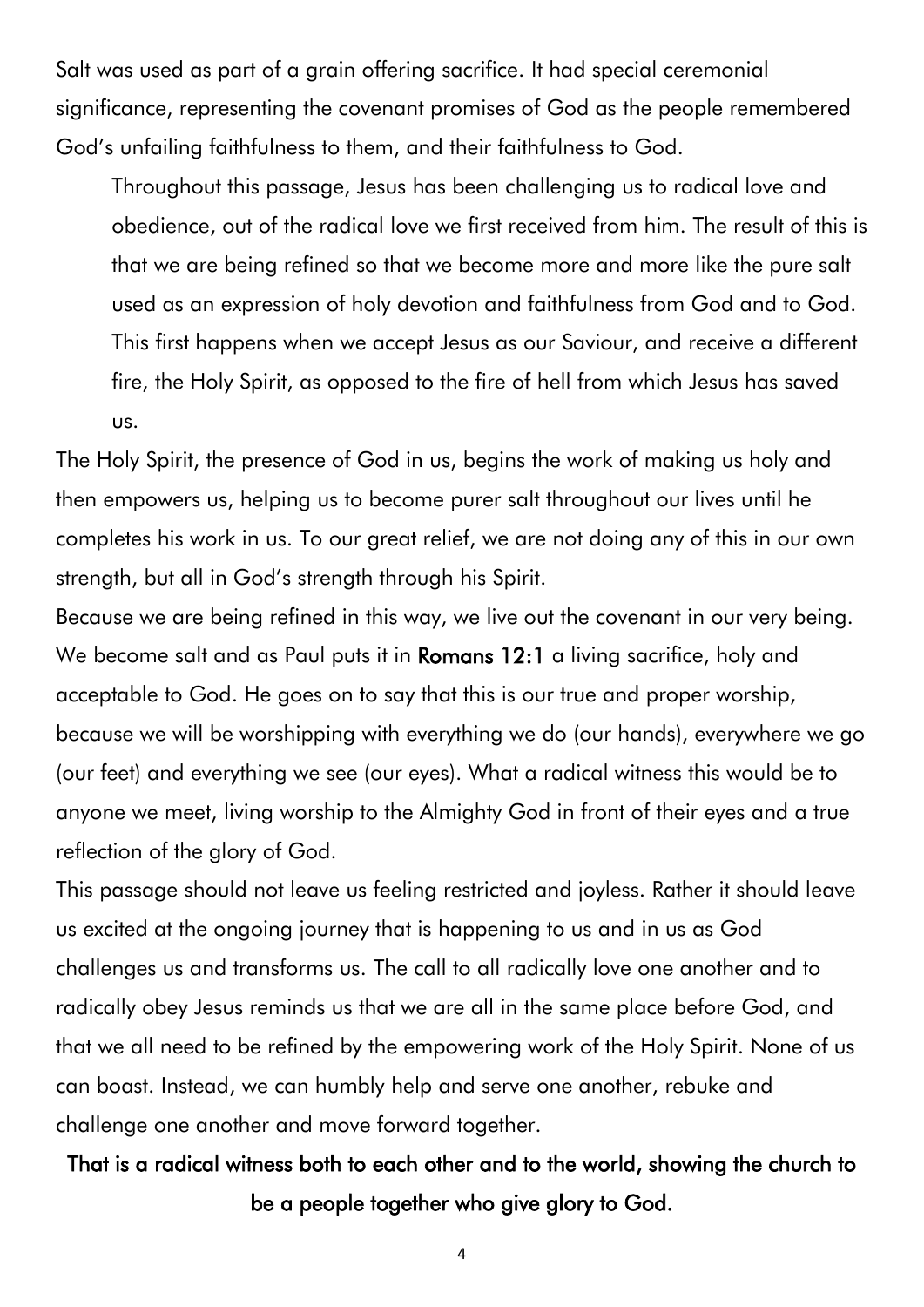Back to the question we started with – how can we move forward in our discipleship? We need a radical approach to our own personal faith development so that we are radically loving one another as church and being radically obedient to and through Christ, empowered by the Holy Spirit.

Jesus calls us to put him first. This raises questions about how we lead our lives as we seek to:

### Put Jesus first in everything we do:

- What are we personally doing to help ourselves grow?
- What do we need to cut off or out?
- Would it help to have a mentor?

Are we doing the work and spending time in prayer, speaking to God and being guided by him in these areas?

### Put Jesus first in everywhere we go:

- Are there places you go to where it is harder to live out your faith? You may need to cut these out.
- Are you making going to church and home group a priority?
- Do you meet with other Christians?

It is in these places that you will be built up, helped, matured and challenged on sin. You too can help others.

### Put Jesus first in everything we see:

- What are you watching?
- What are you allowing to enter your thoughts by what you are reading or viewing?

This is particularly important during lockdown, because we are all at home more and watching more online or on TV.

- We need to be on our guard and asking is this good for me?
- Ask yourself what is the first thing you think about in the day and the last thing at night?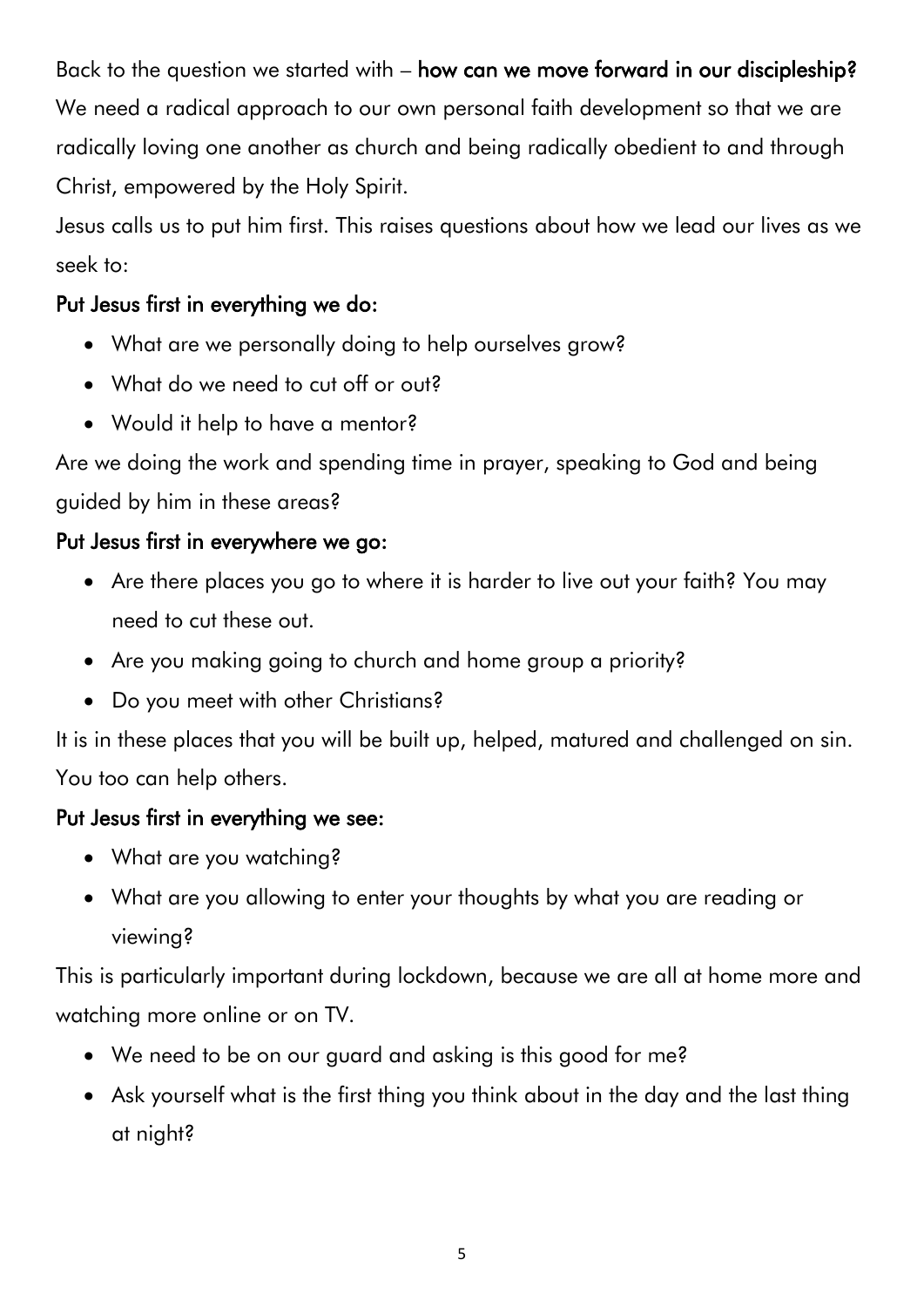• Most importantly, are you reading God's living word, and letting it enter not just your mind but also your heart, so that you are directly transformed as you come back to the living truth of the gospel?

Ask these questions regularly, seriously and honestly.

Pray about them and ask God to guide you, to lead you out of temptation and also to prepare you for temptation.

## Then we can all grow into being more like the people we were designed to be – radical disciples

1 Corinthians 13:4-7<sup>4</sup> Love is patient and kind; love does not envy or boast; it is not arrogant <sup>5</sup> or rude. It does not insist on its own way; it is not irritable or resentful; <sup>6</sup> it does not rejoice at wrongdoing, but rejoices with the truth. <sup>7</sup> Love bears all things, believes all things, hopes all things, endures all things.

Philemon: <sup>1</sup> Paul, a prisoner for Christ Jesus, and Timothy our brother, To Philemon our beloved fellow worker<sup>2</sup> and Apphia our sister and Archippus our fellow soldier, and the church in your house:<sup>3</sup> Grace to you and peace from God our Father and the Lord Jesus Christ.<sup>4</sup> I thank my God always when I remember you in my prayers, <sup>5</sup> because I hear of your love and of the faith that you have toward the Lord Jesus and for all the saints, <sup>6</sup> and I pray that the sharing of your faith may become effective for the full knowledge of every good thing that is in us for the sake of Christ. $^{\text{\tiny{[Q]}}}$   $^7$  For I have derived much joy and comfort from your love, my brother, because the hearts of the saints have been refreshed through you.

Paul's Plea for Onesimus <sup>8</sup> Accordingly, though I am bold enough in Christ to command you to do what is required,  $\degree$  yet for love's sake I prefer to appeal to you—I, Paul, an old man and now a prisoner also for Christ Jesus—<sup>10</sup> I appeal to you for my child, Onesimus,  $\mathbb{B}$  whose father I became in my imprisonment. <sup>11</sup> (Formerly he was useless to you, but now he is indeed useful to you and to me.) <sup>12</sup> I am sending him back to you, sending my very heart. <sup>13</sup> I would have been glad to keep him with me,